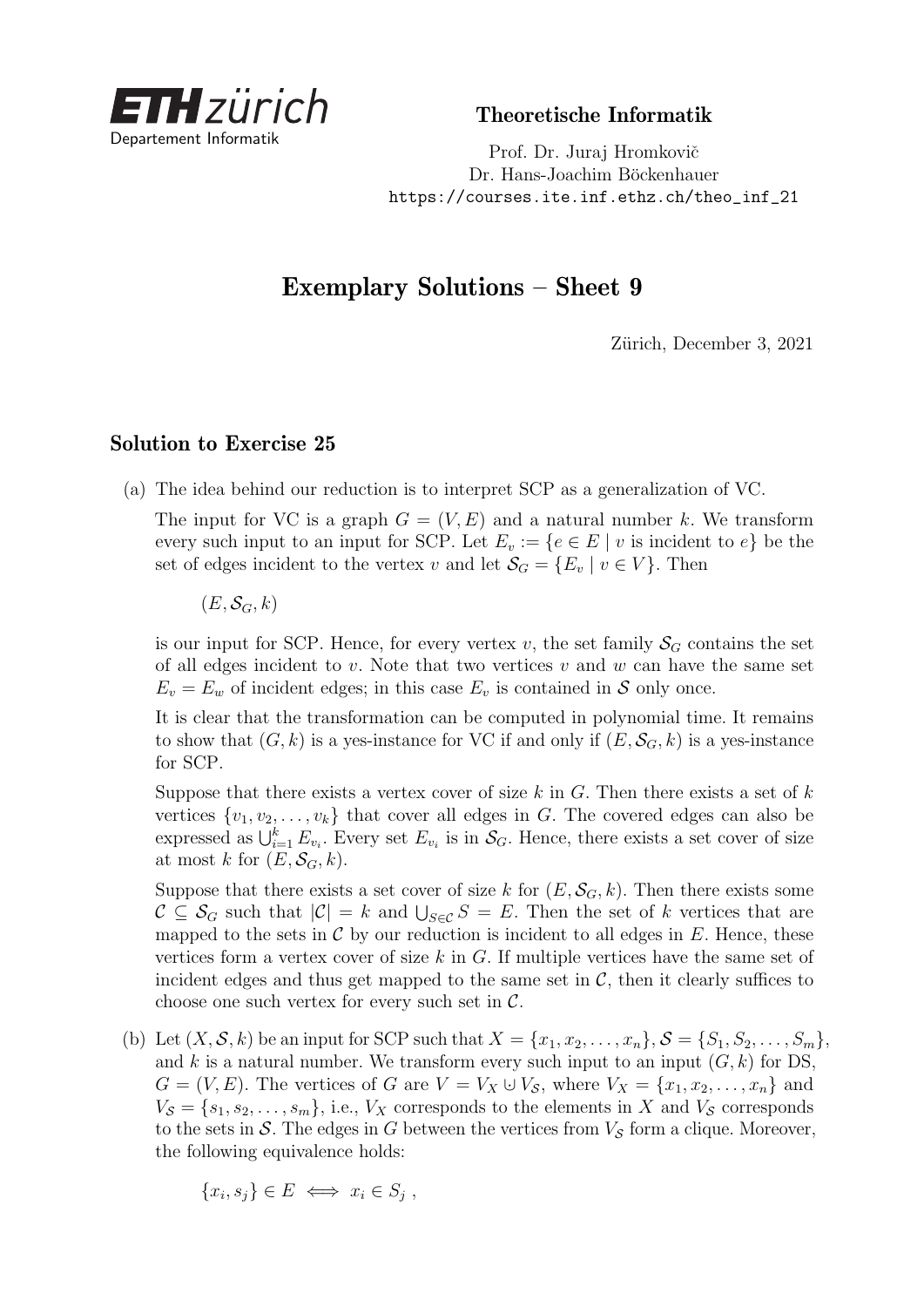i. e., there exists an edge between a vertex in  $V_X$  and a vertex in  $V_S$  if and only if the element  $x_i \in X$  is contained in the set  $S_j \in \mathcal{S}$ , i.e., the element  $x_i$  is covered by  $S_j$ . There are no edges between the vertices in  $V_X$ . It is clear that the transformation can be computed in polynomial time.

Now let  $(X, \mathcal{S}, k)$  be an input for SCP such that X has a set cover from S of size k; let  $\mathcal C$  be one such set cover. The corresponding vertices in  $V_{\mathcal S}$  are a dominating set *D* of the same size. This can be justified as follows. All vertices in  $V<sub>S</sub>$  are trivially dominated because  $V<sub>S</sub>$  is a clique. Moreover, every vertex in  $V<sub>X</sub>$  is adjacent to a vertex in  $D$  because every element in  $X$  is contained in at least one set in  $C$ .

On the other hand, let *D* be a dominating set of size *k* in *G*. If  $D \subseteq V_{\mathcal{S}}$ , then the corresponding sets in  $S$  are a set cover of  $X$  of the same size. This can be justified as before. If there is a vertex  $x \in D \setminus V_{\mathcal{S}}$ , then we can modify *D* by replacing *x* by an adjacent vertex in  $V_{\mathcal{S}}$ . The two vertices are still dominated and no other vertex in  $V_X$  looses *x* as its dominating vertex because the vertices  $V_X$  form an independent set (there is no edge within  $V_X$ ) while the vertices in  $V_S$  are certainly dominated (because  $V<sub>S</sub>$  is a clique).

## Solution to Exercise 26

Let  $\phi$  be an input for 3SAT, i.e., a formula  $\phi = C_1 \wedge \ldots \wedge C_m$  in 3CNF with the clauses  $C_1, \ldots, C_m$  over the variables in  $X = \{x_1, \ldots, x_n\}$ . We transform  $\phi$  to an input  $\psi$  for E3SAT. We first modify  $\phi$  so that no variable occurs multiple times in a clause. To this end, we drop all repeated occurrences of a literal in a clause. This does not affect the satisfiability of the formula. If a clause contains a variable  $y$  and its negation  $\overline{y}$  as literals, then the clause is satisfied for every assignment. Hence, we drop such clauses with no effect on the satisfiability of the formula. In the following, we assume that every clause in *φ* contains every variable at most once. Then the literals in a clause consist of pairwise distinct variables.

Now we construct  $\psi$  from  $\phi$  as follows: all clauses in  $\phi$  that contain three literals are left unchanged. A clause  $C_i = (l_{i,1} \vee l_{i,2})$  gets replaced by the two clauses  $C_{i,1} = (l_{i,1} \vee l_{i,2} \vee y_i)$ and  $C_{i,2} = (l_{i,1} \vee l_{i,2} \vee \overline{y_i})$ , where  $y_i$  is a fresh variable that does not occur anywhere else in  $\psi$ . A clause  $C_i = (l_i)$  gets replaced by the four clauses  $C_{i,1} = (l_i \vee y_{i,1} \vee y_{i,2}),$  $C_{i,2} = (l_i \vee y_{i,1} \vee \overline{y_{i,2}}), C_{i,3} = (l_i \vee \overline{y_{i,1}} \vee y_{i,2}),$  and  $C_{i,4} = (l_i \vee \overline{y_{i,1}} \vee \overline{y_{i,2}}),$  where  $y_{i,1}$  and  $y_{i,2}$  are two fresh variables that do not occur anywhere else in  $\psi$ . It is clear that this construction can be computed in polynomial time and that the additional conditions of E3SAT compared to 3SAT are met.

Next we show that  $\phi$  is satisfiable if and only if  $\psi$  is satisfiable.

Let  $\alpha$  be a satisfying assignment for  $\phi$ . Then  $\alpha$  assigns at least one literal in each of the clauses  $C_1, \ldots, C_m$  to 1. This way, an arbitrary extension of  $\alpha$  satisfies every clause in  $\psi$ because these clauses may only contain additional literals.

Let  $\beta$  be a satisfying assignment for  $\psi$ . Then  $\beta$  satisfies all clauses in  $\psi$ . We show that the restriction of  $\beta$  to the variables in *X* satisfies  $\phi$ . Every clause of length 3 in  $\phi$  was left unchanged in  $\psi$  and thus it is satisfied by  $\beta$ . Instead of the clause  $C_i = (l_{i,1} \vee l_{i,2})$  of length 2 in  $\phi$ , there are the two clauses  $C_{i,1}$  and  $C_{i,2}$  in  $\psi$ . The variable  $y_i$  occurs in one of these two clauses positively and in the other one negatively. Let us first suppose that  $\beta(y_i) = 1$ . Because  $\beta$  satisfies every clause in  $\psi$  by assumption, the clause  $C_{i,2}$  is satisfied as well although the literal  $\overline{y_i}$  is assigned to 0. Hence,  $C_i = (l_{i,1} \vee l_{i,2})$  must be satisfied by *β*. The case of  $β(y_i) = 0$  is analogous.